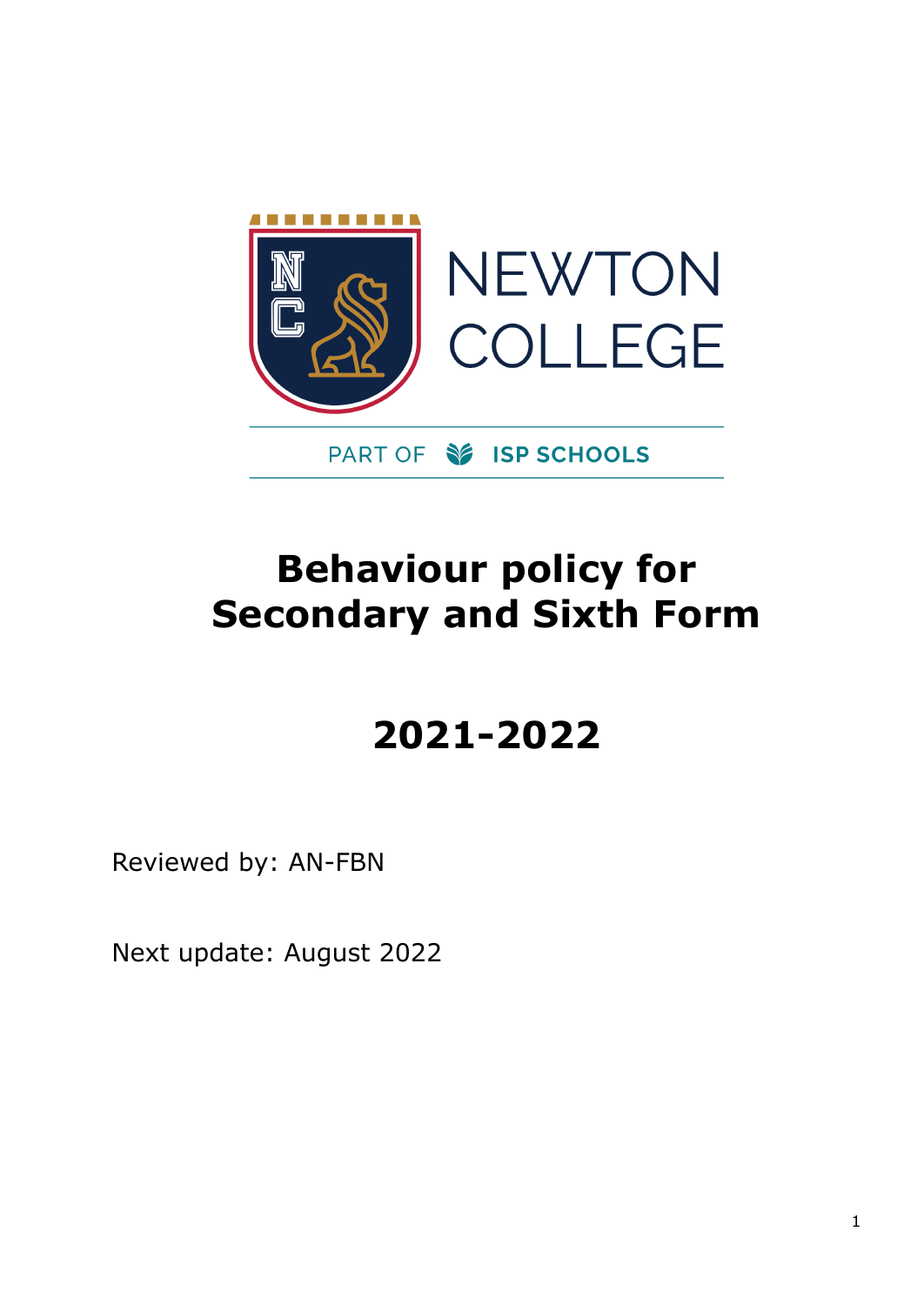# **A. THE SCHOOL'S PHILOSOPHY**

Laude Newton College is a private, international, bilingual mixed school. In Secondary and Sixth Form, a unique curriculum made up of the Spanish National Curriculum and the Middle Years Programme (Secondary) and Diploma Programme (Sixth Form) of the International Baccalaureate Organisation (IB), is taught.

All of this forms part of an Educational Project of which we are very proud and which makes Laude Newton College so special; a School where special emphasis is given not only to a high level of academic preparation but which also pays special attention to the learning of our pupils via a philosophy which is based on values. An education which, as a whole, endeavours to train our pupils to have an analytical mind. Our pupils learn to be interested in the problems which surround them and to be able to have a global vision of the world in which they live.

We are referring to a philosophy which perfectly incorporates the four values shown on our School badge:

*Knowledge, Integrity, Respect and Independence*

However, with the aim of fulfilling our Educational Project, of which a philosophy based on very defined values forms part, it is necessary to be aware of and fulfil the RULES OF COEXISTENCE, in which you also participate.

Our objective with these Rules of Coexistence is none other than to teach the pupil to coexist in a multilingual environment, to be tolerant, and to fulfil their obligations and responsibilities within the School Community. We are all involved in this task, both parents and teachers, so that today's pupils grow up to be tomorrow's adults with a high degree of knowledge in academic subjects but above all who are independent and respectful towards their environment and the society in which they live.

Thank you for your support and confidence in this, our joint task, which is none other than to educate your children, our pupils.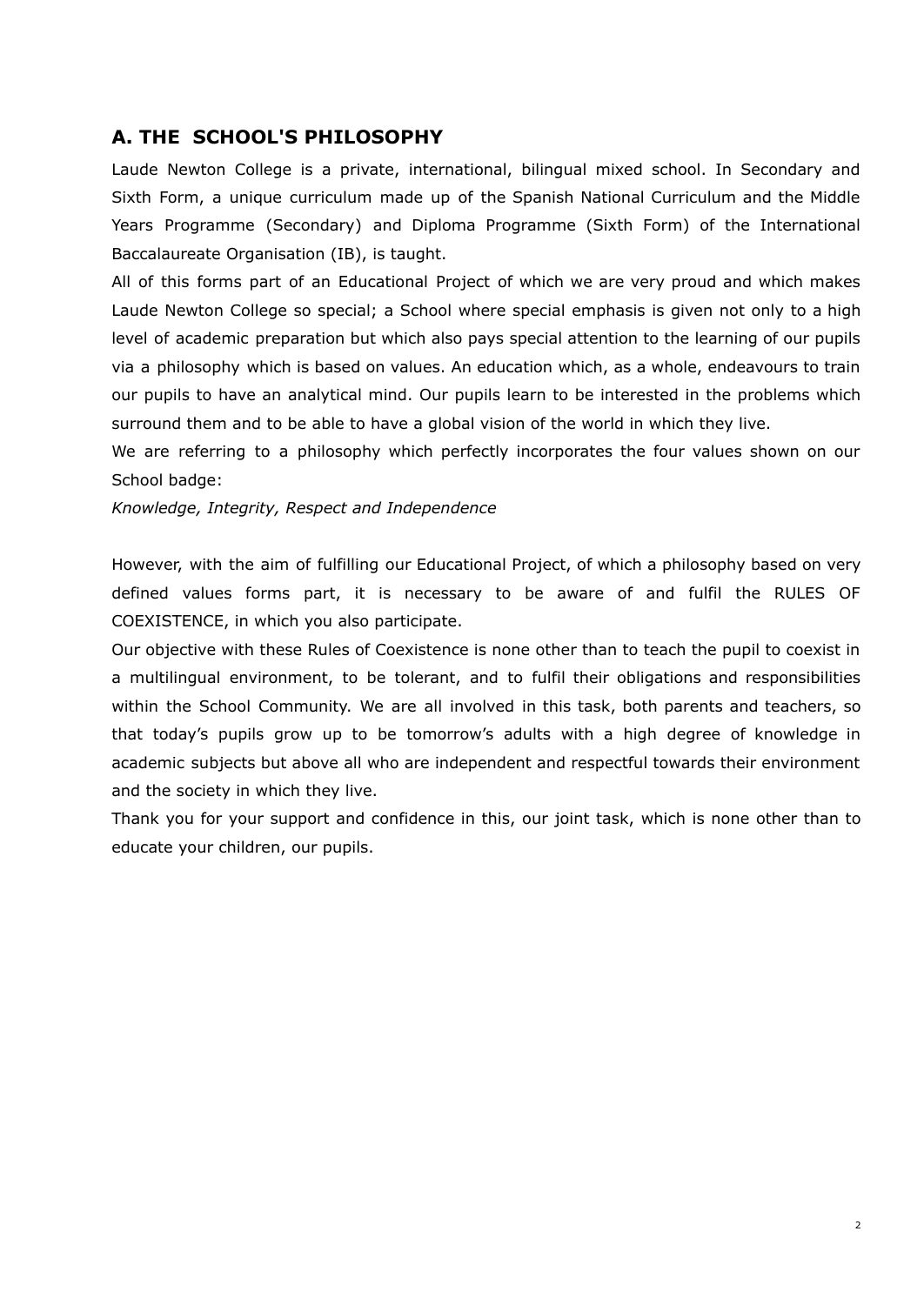## **<sup>B</sup>. INTERNAL RULES**

## **B1. GENERALITIES.**

The object of the present document is:

a) Achieve good scholastic co-existence which permits the integral development of the pupil, and which allows teachers to teach with total normality so that the educational system achieves its foreseen aims and objectives.

b) The regulation of pupils' rights and obligations.

c) The regulation of the rules of co-existence and the procedures for the solving of conflicts which upset the running of the school.

The present document will be applied to pupils who are in Secondary<sup>1</sup> and Sixth Form<sup>2</sup> education at our school.

#### **B2. GENERAL PRINCIPLES.**

1. All pupils will have the same rights and obligations no matter their age or stages or levels of teaching they are receiving.

2. The exercising of rights by pupils, teachers, as well as administration and maintenance staff within the school environment, implicates the recognition and respect of the rights of all members of the school community.

## **C. SCHOOL UNIFORM.**

We are proud of our Newton College school uniform and wish for all of our students to wear it with pride and, therefore, to take pride in their personal appearance. Its appropriate use fosters a disciplined and positive environment that supports their learning process. The uniform will be formed by the following elements:

| $(1st$ May to $31st$ October<br><b>Summer</b> | Winter (1 <sup>st</sup> November to 30 <sup>th</sup> April |
|-----------------------------------------------|------------------------------------------------------------|
| depending on the weather)                     | depending on the weather)                                  |
| Laude white Polo shirt                        | Laude checked blazer (optional)                            |
| Laude navy blue V-necked sweater or           | Laude white shirt                                          |
| cardigan                                      | Laude navy blue V-necked sweater or                        |
| Laude navy grey trousers (boys)               | cardigan (compulsory)                                      |
| Laude navy grey skirt or trousers (girls)     | New Laude gray trousers (boys)                             |
| Black or navy blue shoes (not trainers)       | New Laude gray skirt or trousers (girls)                   |
|                                               | Newton College tie                                         |
|                                               | Black or navy blue shoes (not trainers)                    |
|                                               |                                                            |
| <b>PHE</b>                                    | <b>PHE</b>                                                 |
| Laude Navy blue/ white t-shirt                | Laude Navy blue/white t-shirt                              |

<sup>1</sup> Pupils from *Year* 7 to *Year* 11.

<sup>2</sup> Pupils from *Year* 12 to *Year* 13.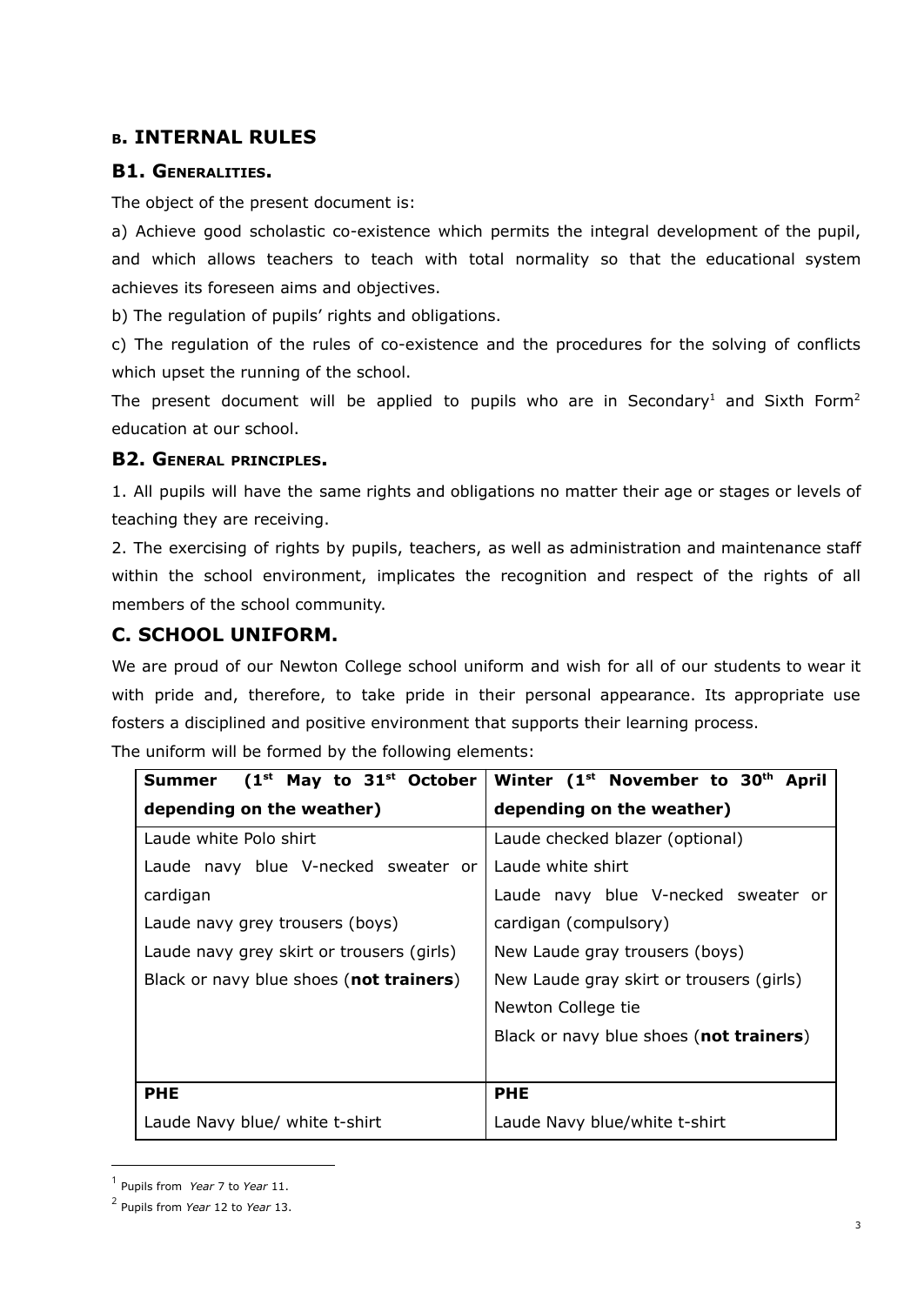| Laue Navy blue shorts                     | Laude Navy blue shorts               |
|-------------------------------------------|--------------------------------------|
| Laude sweatshirt (grey/navy blue)         | Laude sweatshirt (grey/navy blue)    |
| New Laude Navy blue/grey tracksuit        | New Laude Navy blue/grey tracksuit   |
| White sports socks                        | White sports socks                   |
| Plain colour trainers                     | Plain colour trainers                |
|                                           |                                      |
| NB Leggings are not permitted at any      | NB Leggings are not permitted at any |
| If additional 'layers' are worn<br>time.  | time.                                |
| under the Laude t-shirt these must not be |                                      |
| visible.                                  |                                      |

The following is not allowed:

- a) Use of shoes with platforms or high heels.
- b) Skirts no shorter than 2 cm above the knee.
- c) Bold, extreme or shaved haircuts.
- d) Dyed, coloured or streaked hair with unnatural colours.
- e) Jewelry or flashy ornaments, with the exception of wrist watches.
- f) Long, big or pendant earrings.
- g) Any visible piercings.
- h) Any visible tattoos.

Although no outer wear is stipulated in the uniform requirements, parents are asked to provide anoraks, overcoats or similar waterproof clothing which can be worn outside over blazers, all of which should be navy blue. Please note that outside coats and scarves should be removed when students are inside the building as they are not permitted in classrooms. If a student comes to school incorrectly dressed, this will be pointed out to them so that it can be remedied for the next day.

# **D. PUPILS' RIGHTS AND OBLIGATIONS.**

## **D1. PUPILS' RIGHTS.**

#### **D1.1. Right to an integral training.**

1. All pupils have the right to receive an integral training which contributes to the full development of their personality.

2. In order to make this right effective, pupils' education will include:

a) Training in values and principles within international rules.

b) The achieving of intellectual and social skills and work strategies as well as the necessary scientific, technical, humanistic, historical knowledge and the use of information and communication technologies.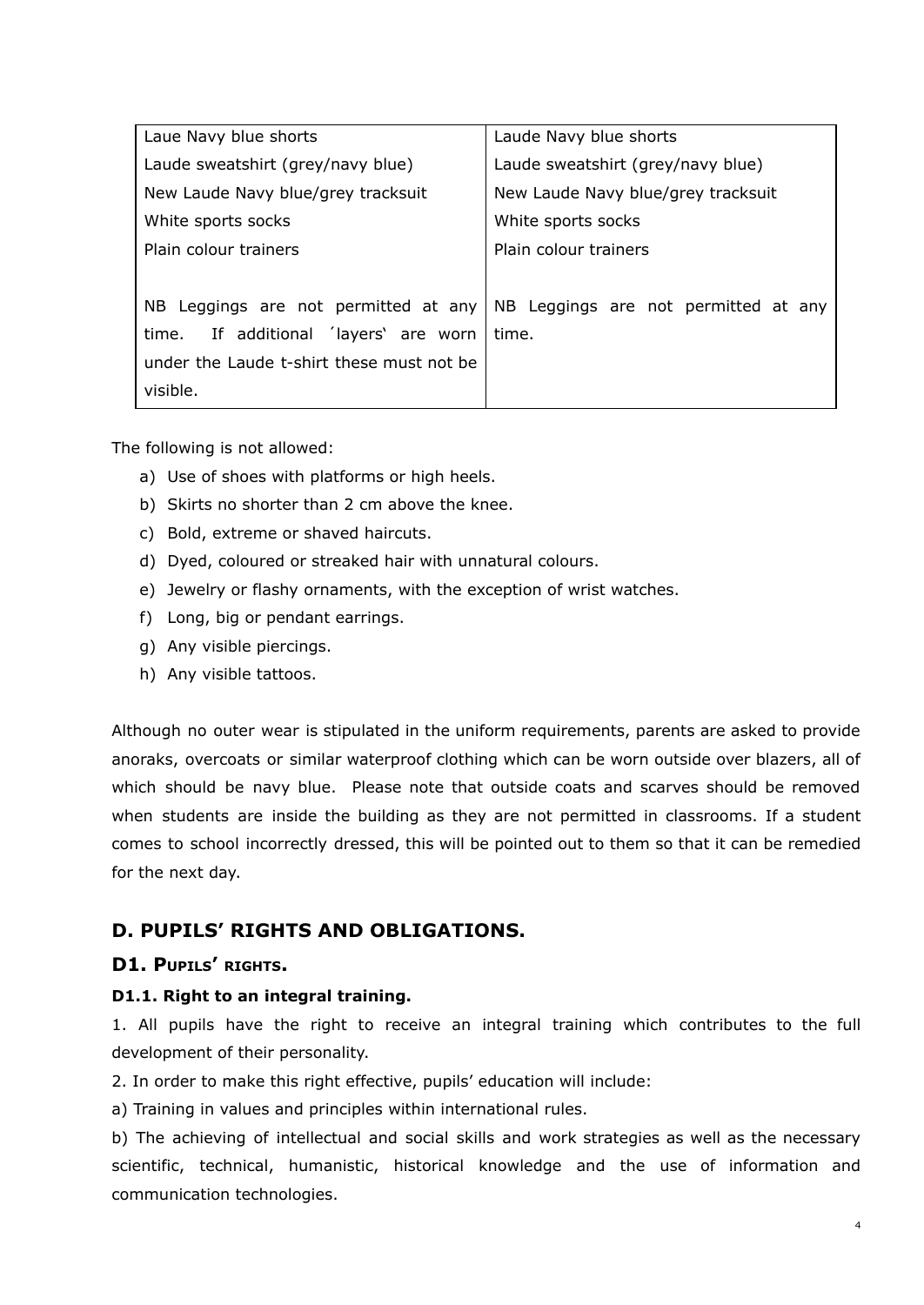c) The integral training of the person and knowledge of their immediate social and cultural environment and especially its language, history, geography and culture as well as the reality of current international society.

d) Equality of training between men and women.

e) Training regarding the linguistic and cultural pluralism of current society.

f) A neutral ethical or moral training which allows our pupils to grow without prejudices and being tolerant to any other beliefs or convictions.

g) Educational and professional guidance.

h) Training for peace, cooperation and solidarity between peoples.

i) Emotional education which permits them to adequately face up to interpersonal relationships.

j) Education which assures the protection of health and the development of physical and psychological capabilities.

k) The appropriate organisation of work within the school day adjusted to the age of the pupils, with the aim of permitting full development of their personality and their intellectual capacity.

l) Training in effort and merit.

m) Training in organising leisure and free time.

n) Training in good consumption habits.

#### **D1.2. Right to objectivity in evaluation.**

1. All pupils have the right that their dedication, effort and scholastic performance be assessed and recognised objectively.

2. They also have the right to be informed at the beginning of the academic year, of the evaluation criteria, marking and exams they will have to sit, in accordance with the objectives and content of the teaching in each year group or period of evaluation.

3. Pupils may request revisions of marks or evaluations either partial or final at the end of the year.

4. Pupils may appeal against marks awarded. Once the teacher has carried out the opportune explanations regarding the marks awarded, if the appeal is upheld, the Headteacher will be informed in writing within three working days after the pupil was informed of their marks personally. The Headteacher will form a commission whose task will be to appropriately revise the adequacy of the test as well as the application of the evaluation criteria. The Headteacher will notify the pupil concerned, in writing of the result of the revision.

5. These rights will be exercised, if the pupil is not yet of the age of majority, by their parents or guardians.

#### **D1.3. Right to respect for their own convictions.**

Respect for pupils' convictions are covered by the following rights:

a) To respect freedom of opinion and religious, ethical, moral and ideological convictions.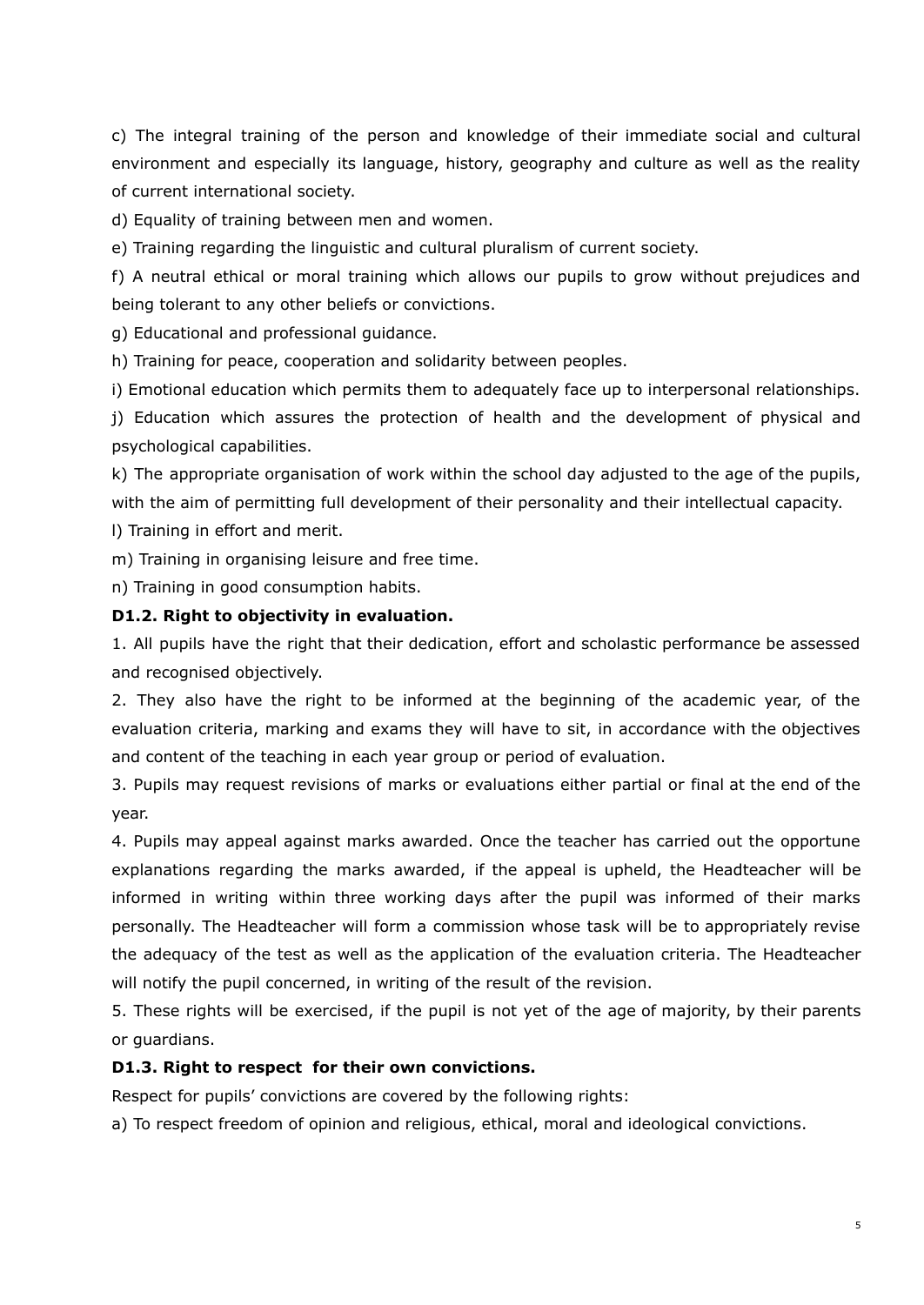b) To receive information regarding the School's curriculum as well as the nature of the School. Where pupils are under the age of majority, this right will correspond to their parents or guardians.

#### **D1.4. Right to personal integrity and dignity.**

The right to pupils' personal integrity and dignity implies:

a) Respect for their identity, intimacy and personal dignity.

b) Respect for physical, psychological and moral integrity.

c) Protection against physical, sexual, emotional or moral aggression. Pupils should never be the subject of annoying or degrading treatment.

d) The development of the educational activity in appropriately safe and hygienic conditions.

e) The availability within school of an atmosphere which encourages respect, study, co-existence, solidarity and companionship amongst pupils.

f) Confidentiality regarding their personal and family details, in accordance with current law.

## **D2. PUPILS' OBLIGATIONS.**

#### **D2.1. Obligation to study and attend class.**

1. Studying is a basic obligation of pupils and carries with it the development and progress of their personal aptitudes and knowledge taught.

2. The aim of the obligation to study is, via means of an effective learning of the subjects which make up the curriculum, that pupils achieve an integral training that allows them to reach their maximum academic performance, full development of their personality, the acquisition of intellectual habits and work techniques, preparation in order to participate in social and cultural life, and the skills to be able to exercise professional activities.

3. This basic duty, which requires effort of discipline and responsibility by the pupils, is divided into the following obligations:

a) Have an active, participatory and attentive attitude in class without interrupting or upsetting the normal running of the lessons.

b) Participate in formative activities geared to the development of the curriculum.

c) Attend school with the material and equipment necessary to be able to participate actively in the running of the lessons.

d) Carry out tasks given by the teaching staff whilst exercising their teaching duties.

e) Put in the necessary effort in order to understand and assimilate the content of the different areas, subjects and modules.

f) Respect the right and obligation of other pupils to study.

g) Respect the right and obligation of other pupils to participate in formative activities.

h) Remain within the grounds during the school day.

i) Pay attention to explanations, demonstrate personal and academic effort in order to achieve maximum performance.

j) Any other established rule in force.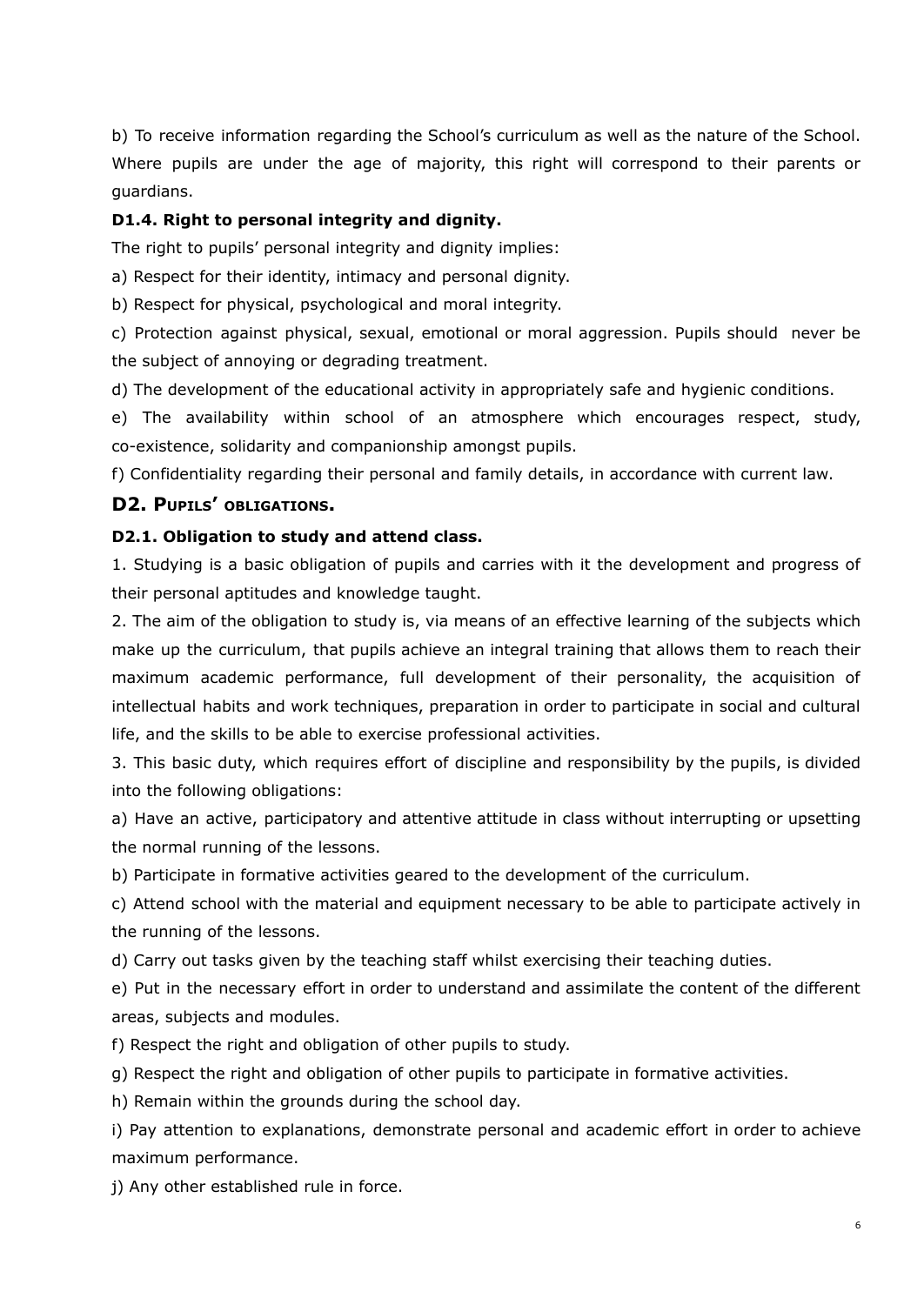4. Pupils also have the obligation to attend class punctually.

#### **D2.2. Obligation to respect others.**

1. Pupils have the obligation to respect the rights and freedom of all other members of the school community.

2. This obligation is divided into the following:

a) Respect freedom of opinion, religious, moral and ideological beliefs of all members of the school community.

b) Respect the identity, integrity, dignity and intimacy of all members of the school community.

c) Collaborate with the teaching staff in the responsibility of transmitting knowledge and values.

d) Comply with the rules and follow the steps established by the teaching staff.

e) Not to discriminate against any member of the school community because of birth, race, sex, language or any other personal or social reason.

#### **D2.3. Obligation to respect the rules of coexistence.**

1. Pupils must respect the school's rules of organisation, co-existence and discipline.

2. This obligation is detailed below:

a) Participate and collaborate in the promotion of an appropriate school environment as well as know the school's co-existence rules.

b) Respect the right of other pupils so as not to disturb the smooth running of the school.

c) Appropriately justify and supply documentation to the class tutor regarding absences and lateness.

d) Appropriately use the school's installations, material and educational resources.

e) Respect the belongings of all members of the school community.

f) Comply with the school's internal rules for Secondary and Sixth Form, as well as all the documents that are applicable in school for the present academic year.

g) Respect and comply with the decisions of the school's individual personnel and management.

h) Comply with the safety, health and hygiene rules at school especially rules regarding no smoking, not bringing to school or consuming alcoholic drinks or drugs, and bullying.

i) Respect the curriculum and/or the nature of the school.

j) Be responsible for communications between the family and school and vice-versa.

k) Use the school's ICT equipment, software and communication equipment, including Internet, for educational purposes only.

l) Respect the rules regarding the use of the utilisation of mobile devices in school and during activities organised by the school community such as trips, excursions, visits, etc.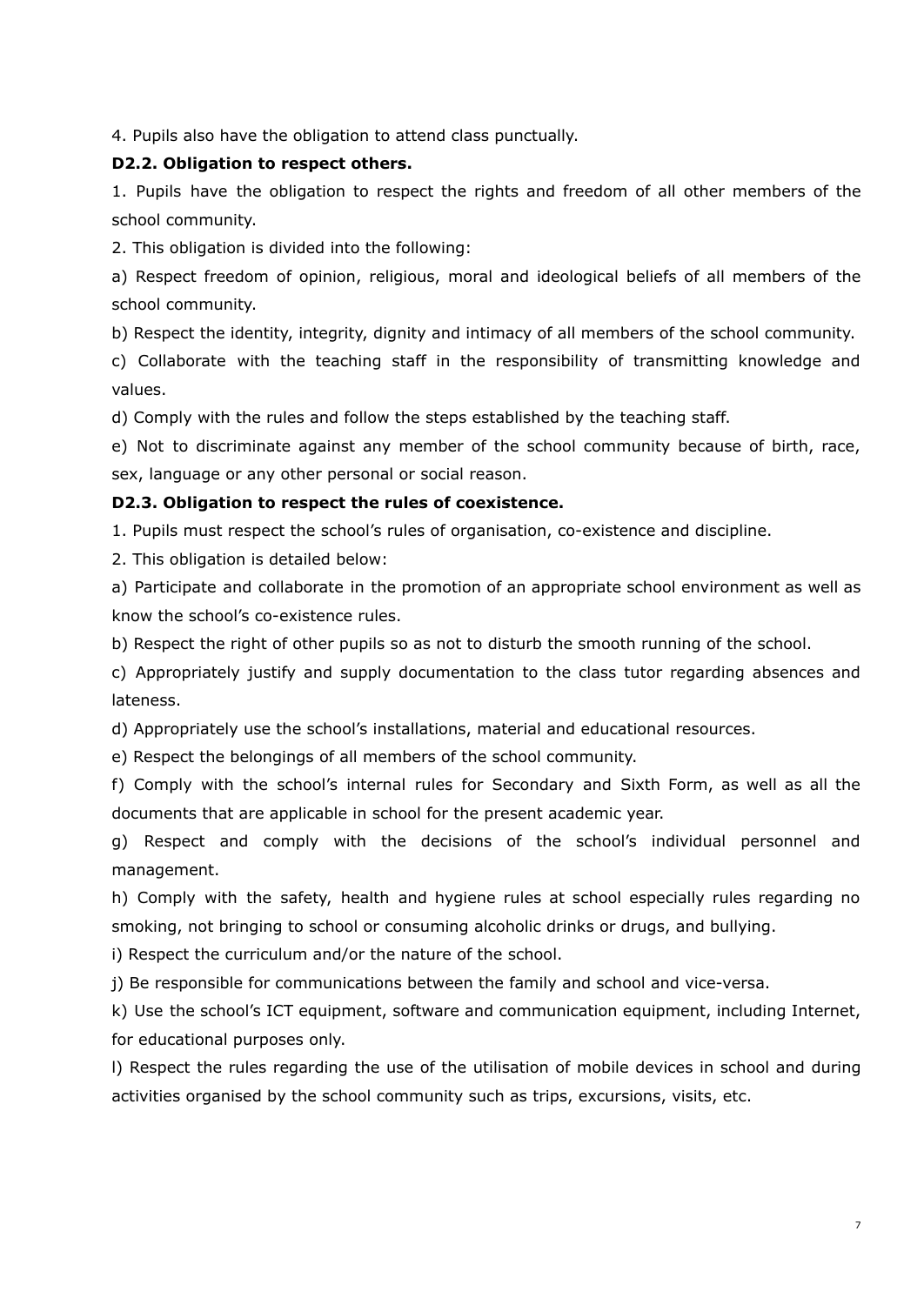# **E. RULES OF COEXISTENCE.**

#### **E1. GENERAL PRINCIPLES.**

The coexistence plan will contribute towards the appropriate atmosphere for working and mutual respect as well as the prevention of conflicts between members of the school community, so that pupils acquire the basic skills, mainly the social skill of living and co-existing in a constantly changing society. As a result, a good co-existence atmosphere favours an improvement in academic performance.

#### **E2. NON-FULFILMENT OF THE COEXISTENCE RULES.**

The conduct classified in this document and carried out by pupils within the school grounds or during complementary or extra-academic activities as well as in the dining room or on the school bus, may be subject to corrective or disciplinary measures.

#### **E3. APPLICATION OF CORRECTIVE AND DISCIPLINARY MEASURES.**

1. The corrective and disciplinary measures applied due to the non-fulfilment of the rules of coexistence will be of an educational and rehabilitating manner and will guarantee the respect of the rights of pupils as well as improving the co-existence relations with all members of the school community.

2. Corrective or disciplinary measures will not be applied if they are contrary to the physical or psychological dignity or morale of pupils.

#### **E4. GRADE OF CORRECTIVE AND DISCIPLINARY MEASURES.**

1. Non-fulfilment of the rules of coexistence will be assessed taking into consideration the pupil's situation.

2. The following extenuating circumstances will be taken into account when deciding the degree of corrective and disciplinary measures to be applied:

a) Spontaneous recognition of incorrect conduct.

b) No previous history of breaking the rules.

c) Apologies given in cases of insults, offences and upsetting of the running of the school's activities.

d) Offering of compensation for damage caused.

e) Lack of intention.

f) Advertising without permission, injuries and offenses, including those made by means of technologies of information and communication or any mobile device.

g) Sufficient provocation.

3. The following aggravating circumstances will also be taken into account:

a) Pre-meditation.

b) Re-occurrence.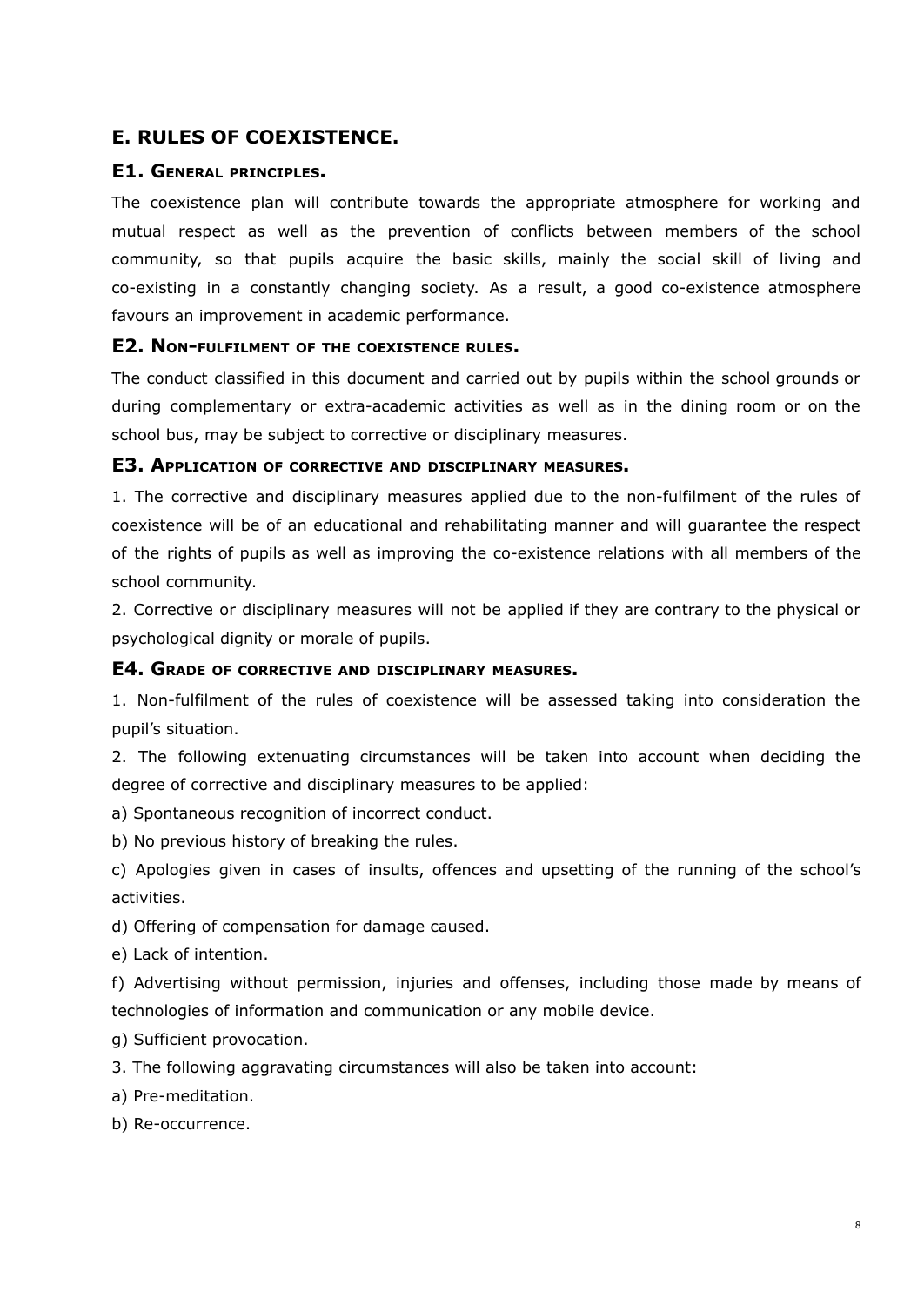c) Any discriminatory conduct due to birth, race, sex, culture, language, economic reasons, social status, political, moral or religious convictions, physical, sensory or mental disability or any other personal or social condition or circumstance.

d) When the theft, aggression, insult or offence is against someone younger, disabled, new at school or in an indefensible situation.

f) Invasion of privacy, including those made by ICT and communication devices.

g) The carrying out in groups or the intention of hiding anonymously.

#### **E5. REPAIRING OF MATERIAL DAMAGE.**

1. Pupils who individually or collectively either intentionally or by negligence cause damage to the installations, ICT equipment (including software) or any school property as well as the property of members of the school community, will be obliged to repair the damage caused or bear the cost of the repair or replacement.

2. Pupils who remove property from school must return it in mint conditions or reimburse the cost of the items.

3. The repair of the damage caused will not exempt the pupil from having a possible fault or disciplinary case opened for the action committed.

#### **E6. CARRYING OUT AND RECEPTION OF COMMUNICATIONS.**

1. Pupils, or their parents or guardians if the pupil is under the age of majority, are obliged to give the school at the beginning of the academic year or when they join the school, their postal address so that we can notify if this is the case, communications related to conduct which disturbs the coexistence at school.

2. Changes produced in the postal address during the academic year as well as a change in the e-mail address, should be notified to the school at the time of change.

3. The communication to parents or guardians of conduct contrary to the school's rules of co-existence, as well as the corrective measures adopted, will be notified via the form established to this effect.

#### **E7. ABSENCES AND EVALUATION.**

1. Pupils have the obligation to attend class punctually and regularly.

2. Pupils have the obligation to remain within the grounds during the school day.

3. Pupils have the obligation to appropriately justify and supply documentation to the tutor regarding absences and lateness. The justification by the pupil's parents or guardians should be made via the form established to this effect.

4. The justifications should be handed in to the tutor within a maximum of three days counting from the first day on which the pupil returns to school. After this period the absence will be counted as an unjustified absence fault.

5. In case of extended absences and in order to avoid interruption in the training process, the pupil, the parents or the legal guardians, will be responsible for getting in touch with the tutor who will supply them with a detailed plan of academic and educational activities they must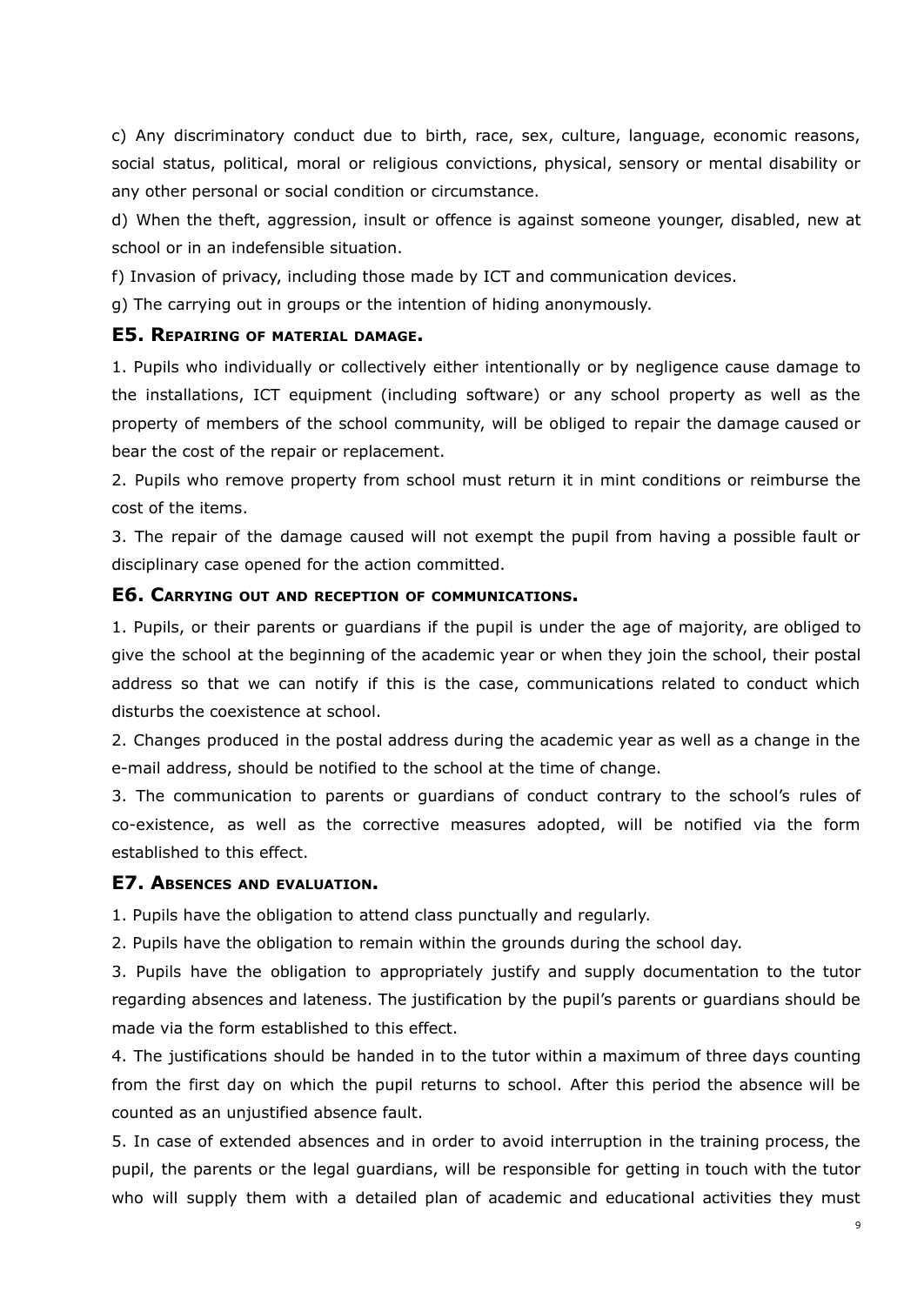carry out and establish the forms of monitoring and control during the days of absence from school in order to guarantee the right to evaluation.

6. In order to control absenteeism, the number of absences, justified or not, must not be more than 20% of the total lessons each subject has during one period of evaluation<sup>3</sup>. If the number reaches more than 20%, the pupil will lose the right to do tests or partial exams for the different subjects, maintaining the right to be assessed in the corresponding evaluation<sup>4</sup> period. 7. Cases of prolonged medical absences will be studied and treated individually by the school's management.

#### **E8. DECISIONS REGARDING ABSENCES FROM CLASS.**

1. The decisions regarding absences from class made by parents, guardians or pupils are subject to the corresponding authorisation by parents or guardians if pupils are under the age of majority.

2. The authorisation by parents or guardians for the pupil to be absent from class implies the exoneration of the school of any responsibility derived from the pupil's behaviour either with the rest of the pupils or with respect to third parties.

3. The authorisation by the pupil's parents or guardians should be via the form established to such effect available at the School Office.

# **E9. CONDUCT CONTRARY TO THE SCHOOL'<sup>S</sup> RULES OF CO-EXISTENCE AND CORRECTIVE MEASURES.**

#### **E9.1. Type.**

The following is considered to be conduct contrary to the school's rules of coexistence:

a) Unjustified lateness and absence.

b) Not going to the dining room for their midday meal, not attending class or any other activity programmed when they are at school without justification.

c) Non-fulfilment of uniform rules.

d) The wearing of tattoos or highly coloured hair.

e) Wear more than one earring, wear earrings out of the earlobe, dangling earrings and / or visible piercings anywhere on the face or head.

f) Carry out tasks, work or activities other than the subject being taught at the time.

g) Eat in the classroom without authorisation.

h) Acts and actions which upset the normal development of school activities especially those which affect the running of the class.

i) Acts of indiscipline.

j) Incorrect or unconsidered acts of insult and offence against members of the school community.

<sup>&</sup>lt;sup>3</sup> Periods of evaluation are understood to be: First Evaluation, Second Evaluation and Third Evaluation.

<sup>4</sup> Periods of evaluation are understood to be: First Evaluation, Second Evaluation and Third Evaluation.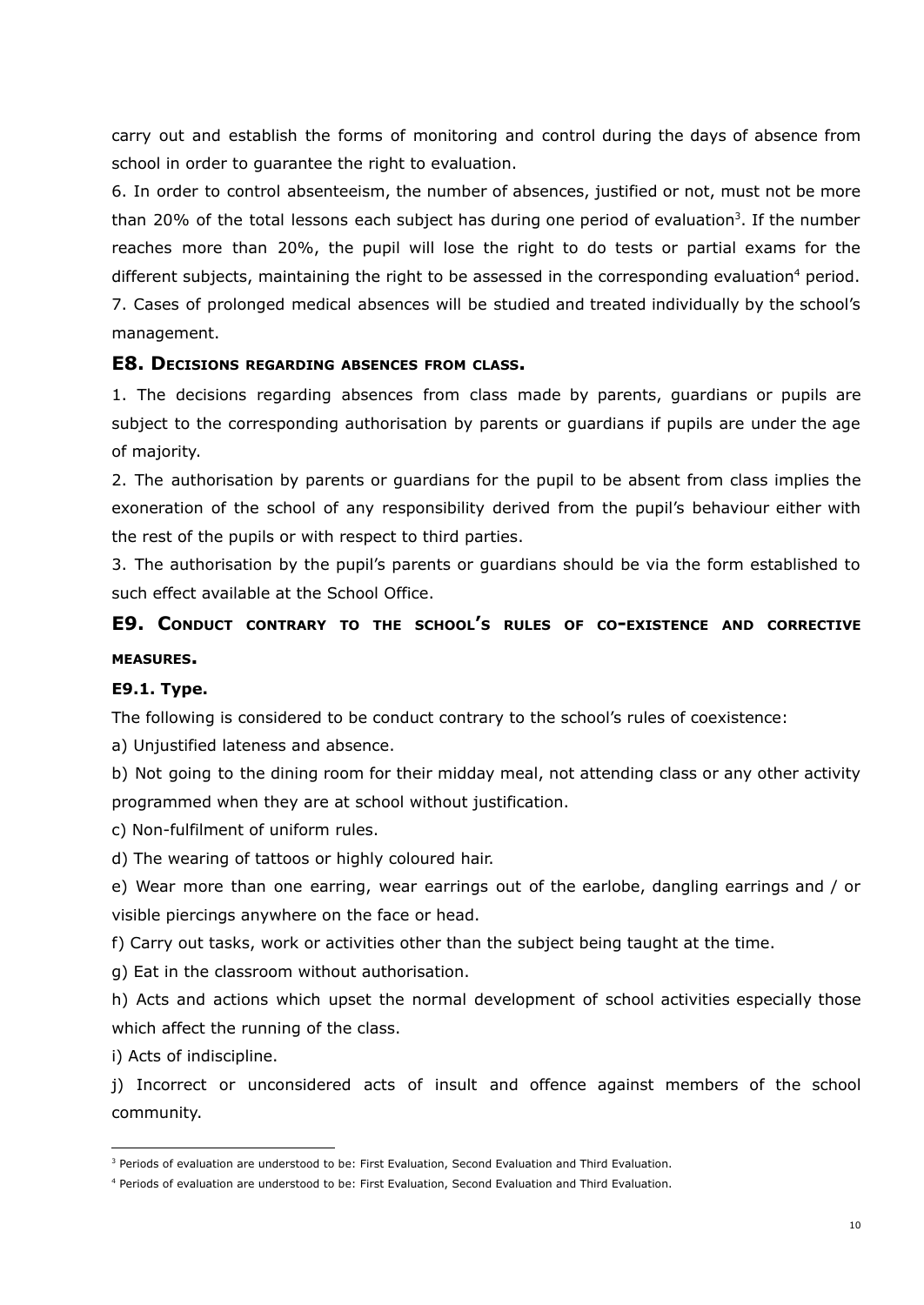k) The theft or intentional damage to furniture, material, documents or school resources.

l) The theft or intentional damage of property or material of members of the school community.

m) Actions which may be harmful to the integrity or health of the members of the school community.

n) Systematic negativity of bringing the necessary material to school for the development process of teaching-learning.

o) Refusal to hand over and/or notify the information supplied to parents or guardians by the school and vice-versa.

p) The alteration or manipulation by the pupils of documents supplied to parents or guardians by the school and vice versa.

q) The impersonation of members of the school community.

r) Bringing to school mobiles, music equipment and other electronic apparatus not related to the teaching-learning process activities carried out at school.

s) The inappropriate use of information and communication technologies during activities carried out at school.

t) The use of images, videos or visual or voice recordings of members of the school community without authorization of their legal guardians.

u) Actions which make it difficult or impede the right and obligation to study for classmates.

v) The inciting or encouragement to commit a fault against the rules of coexistence.

w) Refusal to fulfil the corrective measures adopted towards conduct contrary to the rules of coexistence.

x) The inappropriate use of the school's infrastructures and property or material.

y) Disobedience in the fulfilment of the school rules included in the educational project.

#### **E9.2. Corrective measures.**

1. The present internal rules contemplate the following corrective measures against conduct previously classified which is contrary to the rules of coexistence:

a) Verbal warning.

b) Temporal exclusion of participation in activities organised in or outside the classroom.

c) "Detention" or deprivation of free time during patio and/or non-school periods. "Detentions" take place during the first patio or the second patio and must be registered in the. Detentions shall be done from 2.25 p.m. to 3.05 p.m. After the detention, students will go to eat in the dining room and they will attend their lessons at 3:20 p.m. Teacher who put the detention will supervise the students until 3:20 p.m.

d) Meeting with KSC and/or Head of Stage.

e) Written fault.

f) If a student presents behaviour or attitude problems in the classroom, he or she will be imposed a personal follow-up report as a behaviour report for a certain time. This report is a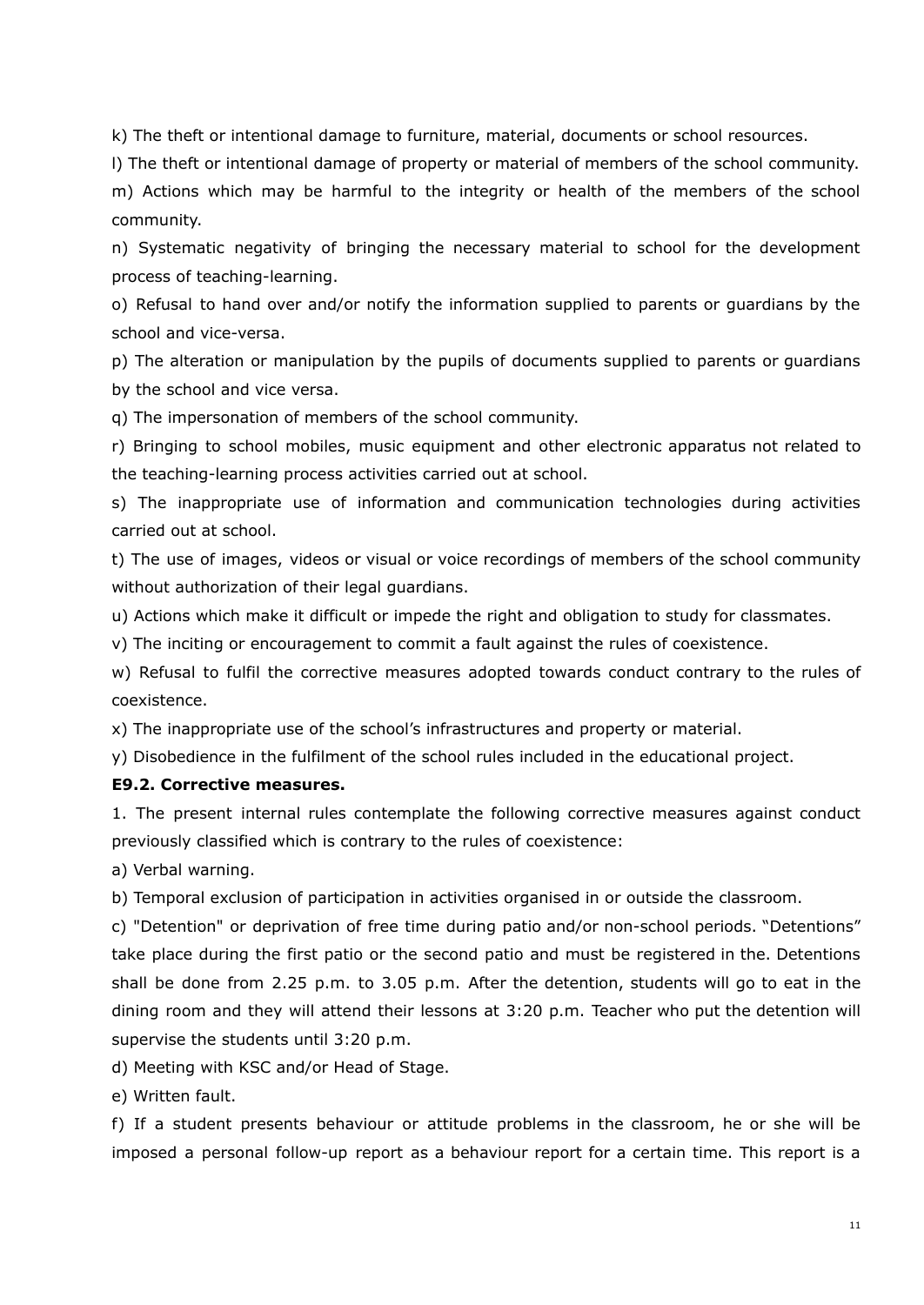template in which, in a hierarchical way, teachers can rate and assess various aspects of the student's behaviour during the different teaching sessions.

It is the responsibility of the student to present the form at the end of each class to the teacher responsible for it. The student will receive a report from each teacher, and at the end of the day, before leaving school, the student will ask the Tutor / Head of Studies or Deputy Head to sign the report and make a general assessment. Parents should also sign the report each day.

Exceptionally, when it is detected that a class does not have appropriate behaviour, a report can be imposed on the whole class. When this happens, the procedure to follow will be the same as that of an individual report, but in this case the delegate of the class will be in charge of taking the report to the Head of Studies or Deputy Head at the end of the school day for a signature.

g) Educational tasks by the pupil, either in or out of school time. These tasks may not last longer than 15 school days.

h) The accumulation of five, or seven faults in the case of Year 7 students, will suspend the right to attend certain classes, or school, or participate in the extracurricular or complementary activities that are scheduled during the academic year during a period of no more than five school days. With the fifth fault, or the seventh in Year 7's case, the parents will receive notice by the school indicating the day or days of suspension of attendance. During the period of the pupil's absence and so as not to interrupt the training process, the tutor will hand over a detailed plan of academic activities the pupil has to carry out and will establish the forms of monitoring and control during the days of absence in order to guarantee the right to evaluation.

Prior to assessment and resolution of Management, a student who repeatedly persists in inappropriate behaviour and/or who systematically trespasses the school's rules during the school year may be deprived of attending the trips organised for their course.

If a child misbehaves during a trip, the teachers will discipline the student during the trip, this could be that their mobile phone is taken away or that they cannot take part in one of the trips activities. This will depend on the type of trip and which disciplinary measure the teacher sees fit.

i) The Head of Secondary/ Sixth Form may, in discussion with the Headteacher and/or Deputy Head, impose a detention or community service if appropriate. This detention or service will normally take place on the same day or the day following the offence and will happen during morning and/or lunchtime patio.

j) For serious offences, e.g. bullying or violence against others, students may be removed from class and asked to work in isolation for up to one day or be externally excluded. In such cases, work will be provided from the normal subject teachers and students will be supervised whilst working alone.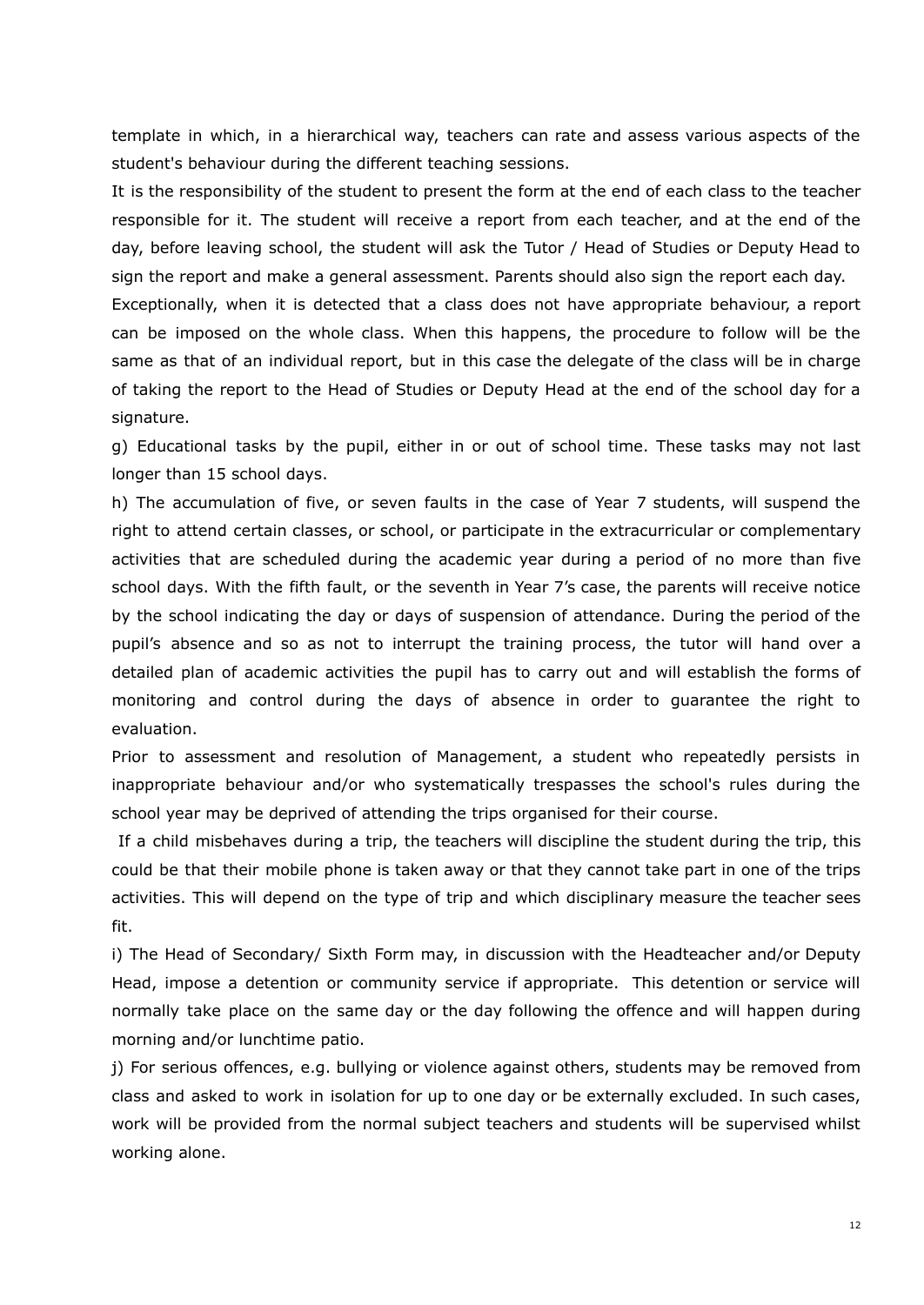k) Confiscating mobiles, music equipment or other electronic devices not related to the teaching-learning process used without previous authorisation during activities carried out at school. They will be switched off and personally returned to parents or guardians once the confiscation period has expired. The confiscation will be accompanied by a written fault. This corrective measure is applicable to all Secondary and Sixth Form students.

# **E9.3. Communication to parents and guardians of the pupil subject to corrective measures.**

1. Parents and guardians of pupils subject to any of the corrective measures listed in 9.2 above will be informed usually by email or telephone call.

2. In cases of serious or repeated misconduct parents will be invited to a meeting at school to discuss the issue and a collaborative approach to improving the behaviour of the pupil involved.

#### **E9.4. Authority to apply corrective measures.**

1. Corresponds to the Headteacher, Deputy Head, Head of Stage, KSC or teacher who will be able to impose the opportune corrective measures.

2. Corresponds to the Headteacher, Deputy Head or Head of Stage to notify the suspension of right to attend certain classes, or school, or participate in the extra-curricular or complementary activities that are scheduled during the academic year during a period of no more than five school days.

#### **E9.5. Time limit.**

Conduct contrary to the rules of coexistence will prescribe at the end of the academic year.

#### **F10. CONDUCT SERIOUSLY INJURIOUS TO CO-EXISTENCE AT SCHOOL.**

#### **F10.1. Classification.**

Conduct seriously injurious to co-existence at school will be considered to be:

a) To be absent from school without previous authorisation.

b) Be at school and deliberately not attend a class or foreseen activity.

c) Serious acts of indiscipline and insult or offence against members of the school community which surpass the classification previously foreseen.

d) Physical or moral aggression, threats and coercions as well as serious discrimination towards any member of the school community and serious lack of respect towards personal integrity and dignity.

e) Intimidation and humiliation of any member of the school community, particularly if they have a sexist or xenophobic element as well as if they are carried out against more vulnerable pupils due to their personal, social or educational characteristics.

f) Bullying of any kind at school, including harassment through social networks or the Internet.

g) Impersonation of others during school acts.

h) Falsification, deterioration or theft of academic documentation (Exams, tests, school info, reports, etc).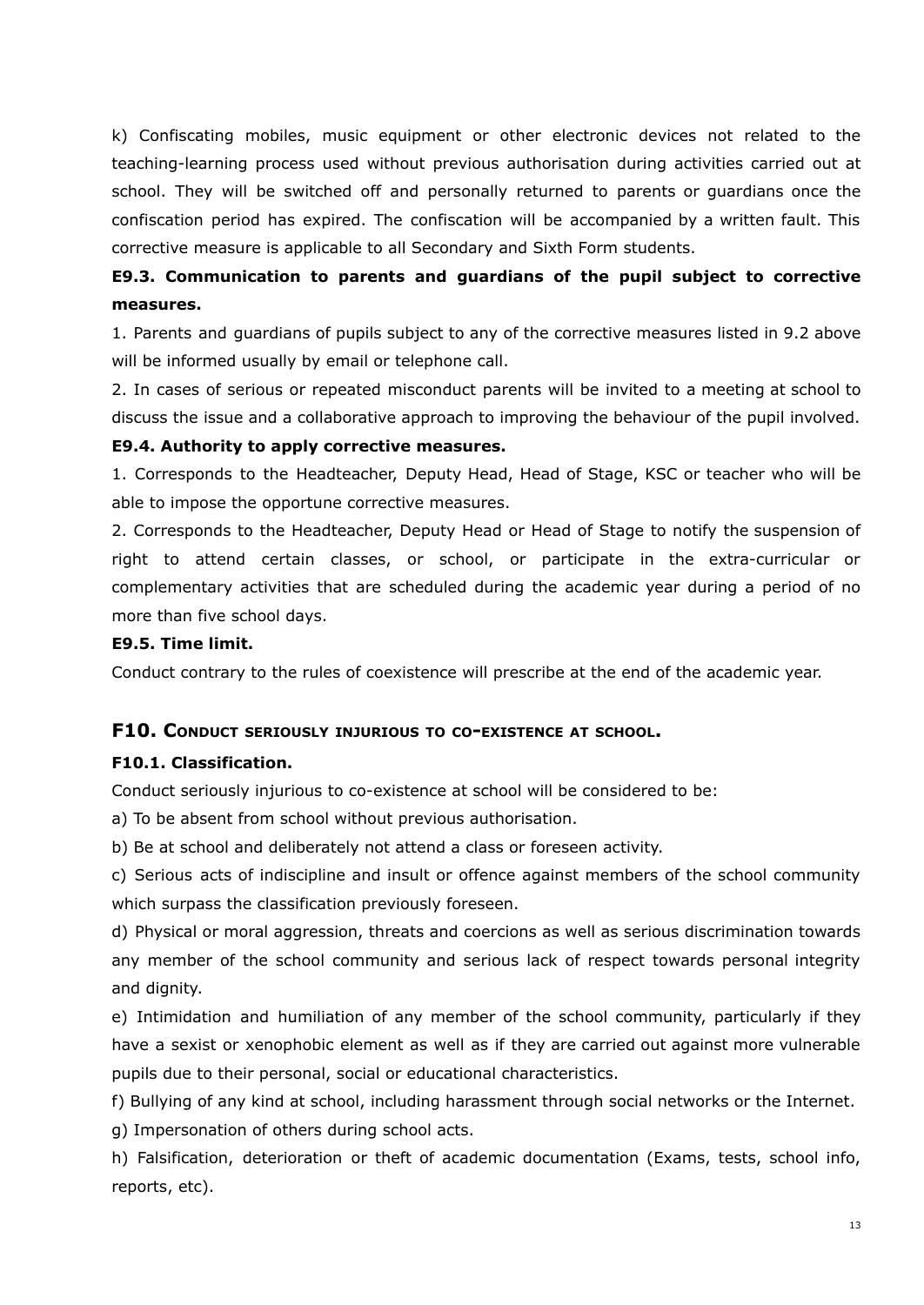i) Serious damage caused to school installations, material or documents or property of other members of the school community.

j) Unjustified acts which seriously disturb the normal development of school activities.

k) Actions which may harm or seriously harm the health and personal integrity of members of the school community.

l) The bringing to school of dangerous objects or substances harmful to the health and personal integrity of members of the school community.

m) Conduct classified as contrary to the school rules of coexistence if it is intentional, collective or made public by any means.

n) The incitement or encouragement to commit a fault which seriously affects coexistence at school.

o) Repeated refusal in fulfilling the adopted corrective measures for conduct contrary to the school's rules of coexistence.

p) The non-fulfilment of adopted disciplinary measures for faults seriously affecting coexistence at school.

q) Unauthorised access to files, servers, networks or devices belonging to the school or its members.

r) The use of images, videos or visual or voice recordings of members of the school community without authorization of their legal guardians.

s) Illegal acts.

## **F10.2. Disciplinary measures.**

The following are disciplinary measures which may be imposed for conduct previously classified:

a) The carrying out of academic tasks by the pupil either during or outside of the school day, for a period of more than five school days and less than thirty school days.

b) Suspension of the right to participate in extra-academic or complementary activities programmed at school.

c) Change of pupil's group or class.

d) Suspension of the right to attend determined classes or school for a period of between six and thirty school days. During the pupil's absence, and so as not to interrupt the training process, the tutor will give the pupil a detailed plan of academic and educational activities to be carried out and will establish the monitoring and control during the absence in order to guarantee the right to evaluation.

e) Initiation of a disciplinary file.

f) Definitive exclusion from school.

g) Other disciplinary measures that the management deem opportune.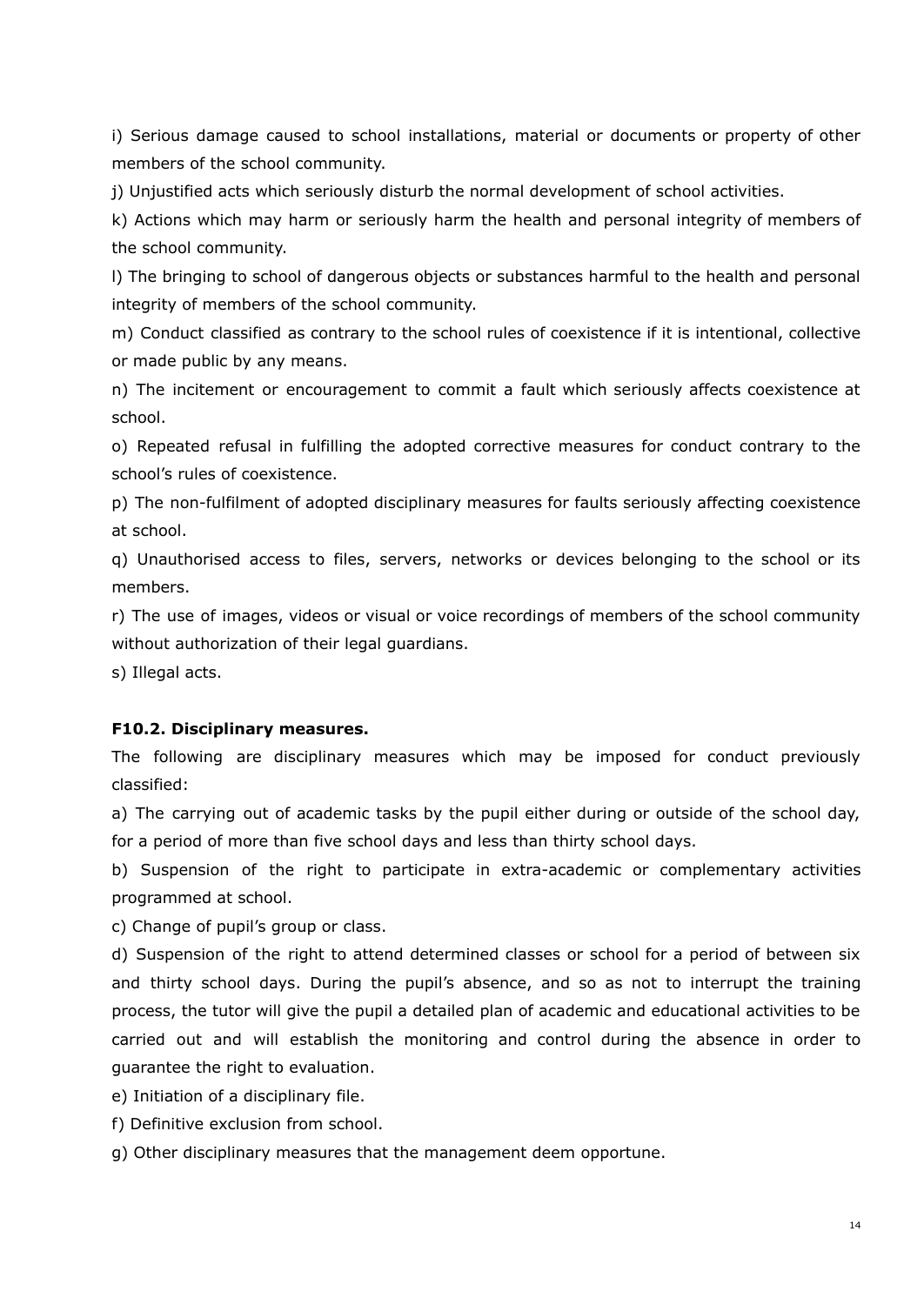#### **10.3. Precautionary measures.**

1. On opening an official file or at any time during its course, the school Head Teacher either on their own initiative or by legal order, may adopt the decision to apply provisional precautionary measures if required, in order to guarantee the normal development of school activities.

2. Provisional measures may consist of:

- a) Temporary change of group.
- b) Temporary suspension of attendance at determined classes.

c) Temporary suspension of attendance at determined school activities.

d) Temporary expulsion from school.

3. In very serious cases, and after the Head Teacher has carried out an objective evaluation of the facts either on their own initiative or by legal instruction, bearing in mind the disturbance to the school coexistence, the damage caused and the importance of the incident, the temporary measure may be exceptionally maintained until the procedure has been resolved.

4. The Head Teacher may revoke or modify at any time, the temporary measures adopted.

5. These provisional measures must be communicated to parents or guardians.

6. When the adopted provisional measure includes the temporary expulsion from school, the tutor will give the pupils a detailed plan of academic and educational activities to be carried out and will establish the monitoring and control during the absence in order to guarantee the right to evaluation.

## **G11. MERIT RECOGNITION.**

Extra-academic awards may be given to students in Secondary and Sixth Form, recognizing their individual or group merits and achievements for complying with the rules and regulations, values of solidarity, helping others, sports, etc.

The reward system will be regulated by each of the departments. Teachers may grant merit points.

These awards will be given in the form of house system points, merit points, etc.

In the last assembly of each term, the Headteacher will award the prizes, if any.

However, awards will not affect the qualifications in any way. In order to avoid duplication no prizes will be given for those procedures, attitudes and activities, which have already been assessed academically, such as projects, activities, etc.

#### **Notes about reports:**

Once all measures have been exhausted, if behaviour does not improve, the student will be placed on a 10 day report. We have three types of reports which are explained below. Each report booklet will contain the same information in the first 2 pages:

- Name of the student, tutor name, start date and finish date (10 school days.)
- Information about the reasoning behind the report.